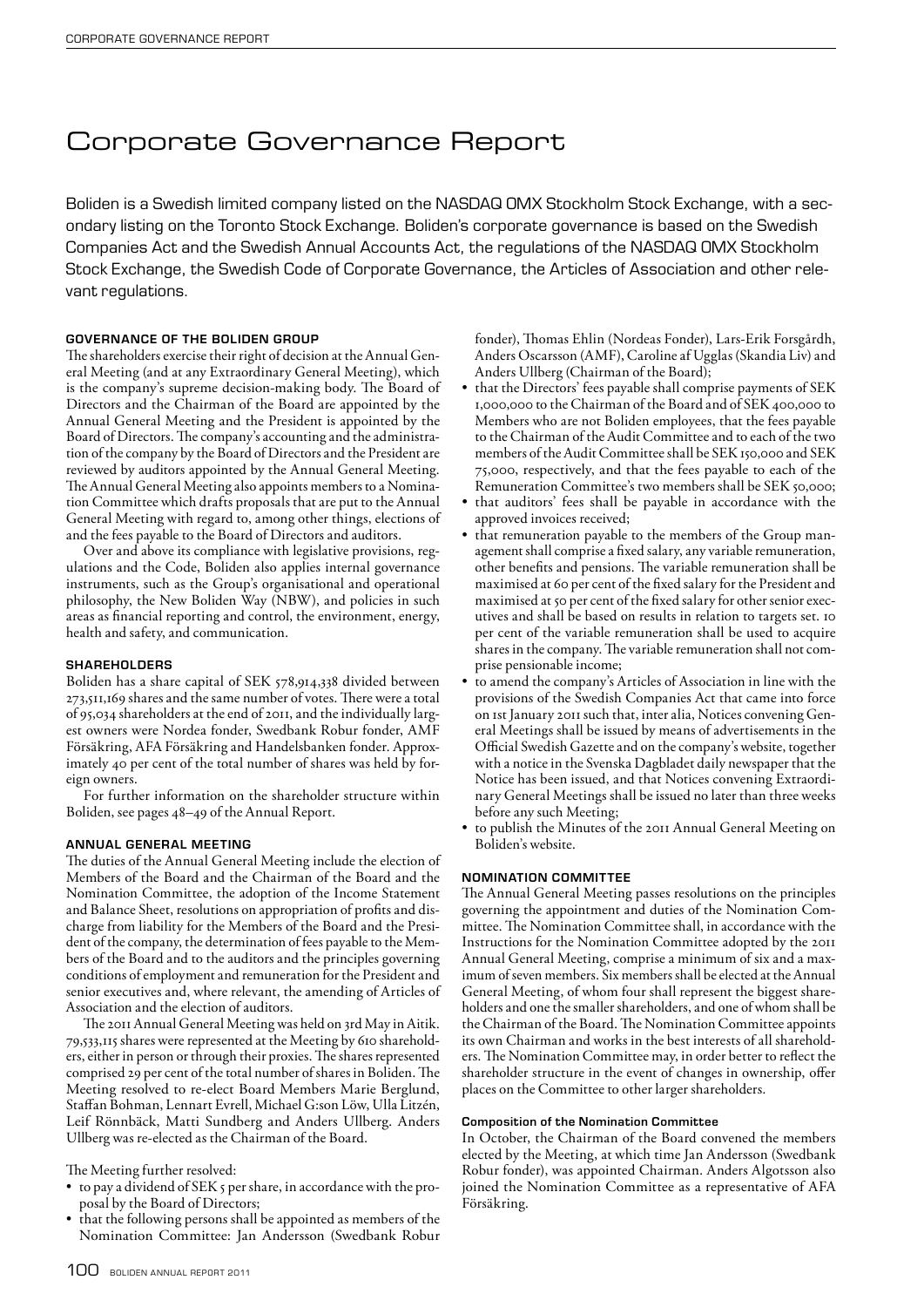#### Duties of the Nomination Committee

The Nomination Committee is tasked with drafting proposals for resolution by Boliden's Annual General Meeting. The proposals relate to, among other things, the number and the election of Members of the Board, the Chairman of the Board, fees payable to the Board and its committees, and fees payable to the company's auditors and to the process and the criteria that shall govern the appointment of the members of the Nomination Committee ahead of next Annual General Meeting.

The Nomination Committee has met a total of four times in 2011 and 2012 and has also had telephone contact and held one meeting with the Members of the Board. Information on the way in which shareholders can submit proposals to the Nomination Committee have been published on Boliden's website.

The focus of the Nomination Committee's work is on ensuring that the company's Board of Directors comprises Members who, collectively, possess the knowledge and experience that corresponds to the requirements made of the company's most senior governing body by the shareholders. This is why the Chairman of the Board presents the Nomination Committee with the evaluation conducted of the work of the Board and the individual Members during the past year as part of the process of drafting proposals for Board Members. The Company President also presents Boliden's operations and future orientation. The Nomination Committee is also afforded the opportunity to meet the Members of the Board.

# THE BOARD OF DIRECTORS

Boliden's Board of Directors shall, under the provisions of the Articles of Association, comprise a minimum of three and a maximum of ten Members, without Deputy Members, elected by the Annual General Meeting. The company's employees have a statutory entitlement to appoint three Members and three Deputy Members to the Board.

#### The composition of the Board

The Board of Directors has comprised eight Members elected by the Annual General Meeting and three Members appointed by the trade union organisations since the 2011 Annual General Meeting. The Board Meetings are attended both by the ordinary Members and by the union Members' three Deputy Members. The Senior Vice President of Legal Affairs is the Board's Secretary.

Boliden's Senior Vice President for the Group Treasury and Finance also usually attends the meetings on behalf of the Group management. Other members of the Group management and other executives also attend and present reports on individual issues as required.

The Board Members elected by the Annual General Meeting are all to be regarded as independent in relation to major shareholders, and all, with the exception of the President, to be regarded as independent in relation to the company and the Group management.

The Members of the Board are presented on pages 104–105 and on Boliden's website. For more detailed information on attendance at Meetings and independence, among other things, see the table below.

#### The responsibilities of the Board of Directors and the Chairman

The Board of Directors is appointed by Boliden's owners to bear ultimate responsibility for the organisation and management of the company's affairs. The Board adopts a Formal Work Plan every year at the Board Meeting following the election, held after the Annual General Meeting. The Formal Work Plan regulates the work and the responsibilities of the Board in greater detail, together with the special duties with which the Chairman of the Board is tasked. The Chairman of the Board guides the work of the Board and monitors Boliden's operations through an ongoing dialogue with the President. The Board receives information on Boliden's economic and financial position through monthly reports and at Board Meetings. Prior to every Board Meeting, the Chairman and the President review the issues to be discussed at the Meeting. The source data for the Board's discussion of the issues is sent to the Members approximately one week before each Board Meeting. The division of labour between the Board of Directors and the President is clarified in the written "Instructions to the President" adopted by the Board at the Board meeting following election. In 2011, the Board has, as in previous years, established an Audit Committee and a Remuneration Committee.

#### The Board of Directors' work in 2011

The Board of Directors held seven ordinary Board meetings in 2011. A number of the Board Meetings are regularly held at the company's operating units in order to give the Members an increased insight into the operations. In 2011, the Board visited Aitik and Bergsöe.

# THE 2011 BOARD OF DIRECTORS

| Board of Directors as of<br>the 2011 Annual General |         | Pre-<br>sent. | Committee                            | Present.          | Director's | Fee, Audit<br>Commit- | Fee.<br>Remuneration<br>Committee. | Independent<br>of the<br>company and<br>the company | Independ-<br>ent of<br>major<br>share- |
|-----------------------------------------------------|---------|---------------|--------------------------------------|-------------------|------------|-----------------------|------------------------------------|-----------------------------------------------------|----------------------------------------|
| <b>Meeting</b>                                      | Elected | 2011          | work                                 | 2011              | fee. SEK   | tee. SEK              | <b>SEK</b>                         | management                                          | holders                                |
|                                                     |         |               | Audit.<br>Committee.<br>Remuneration | $5$ of $5$        |            |                       |                                    |                                                     |                                        |
| Anders Ullberg, Chairman                            | 2005    | 7 of 7        | Committee                            | $2$ of $2$        | 1.000.000  | 75,000                | 50,000                             | Yes                                                 | Yes                                    |
| Marie Berglund                                      | 2003    | 7 of 7        |                                      |                   | 400,000    |                       |                                    | Yes                                                 | Yes                                    |
| Staffan Bohman                                      | 2007    | 7 of 7        | Remuneration<br>Committee            | $2$ of $2$        | 400,000    |                       | 50,000                             | Yes                                                 | Yes                                    |
| Lennart Evrell, President                           | 2008    | 7 of 7        |                                      |                   |            |                       |                                    | <b>No</b>                                           | Yes                                    |
| Ulla Litzén                                         | 2005    | 7 of 7        | <b>Audit</b><br>Committee            | $5$ of $5$        | 400,000    | 150,000               |                                    | Yes                                                 | Yes                                    |
| Michael G:son Löw                                   | 2010    | 7 of 7        |                                      |                   | 400,000    |                       |                                    | Yes                                                 | Yes                                    |
| Leif Rönnbäck                                       | 2005    | 7 of 7        | Audit.<br>Committee                  | 5 <sub>of</sub> 5 | 400,000    | 75,000                |                                    | Yes                                                 | Yes                                    |
| Matti Sundberg                                      | 2005    | 7 of 7        |                                      |                   | 400,000    |                       |                                    | Yes                                                 | <b>Yes</b>                             |
| Hans-Göran Ölvebo (ER)                              | 2001    | 7 of 7        |                                      |                   |            |                       |                                    |                                                     |                                        |
| Bo Karlsson (ER)                                    | 2001    | 7 of 7        |                                      |                   |            |                       |                                    |                                                     |                                        |
| Marie Holmberg (ER)                                 | 2008    | 7 of 7        |                                      |                   |            |                       |                                    |                                                     |                                        |
| Mikael Andersson (ER)                               | 2008    | 3 of 3        |                                      |                   |            |                       |                                    |                                                     |                                        |
| Roland Antonsson (ER)                               | 2009    | 6 of 7        |                                      |                   |            |                       |                                    |                                                     |                                        |
| Osmo Hoisionaho (ER)                                | 2010    | 6 of 7        |                                      |                   |            |                       |                                    |                                                     |                                        |
| Marie Lundberg (ER)                                 | 2011    | 4 of 4        |                                      |                   |            |                       |                                    |                                                     |                                        |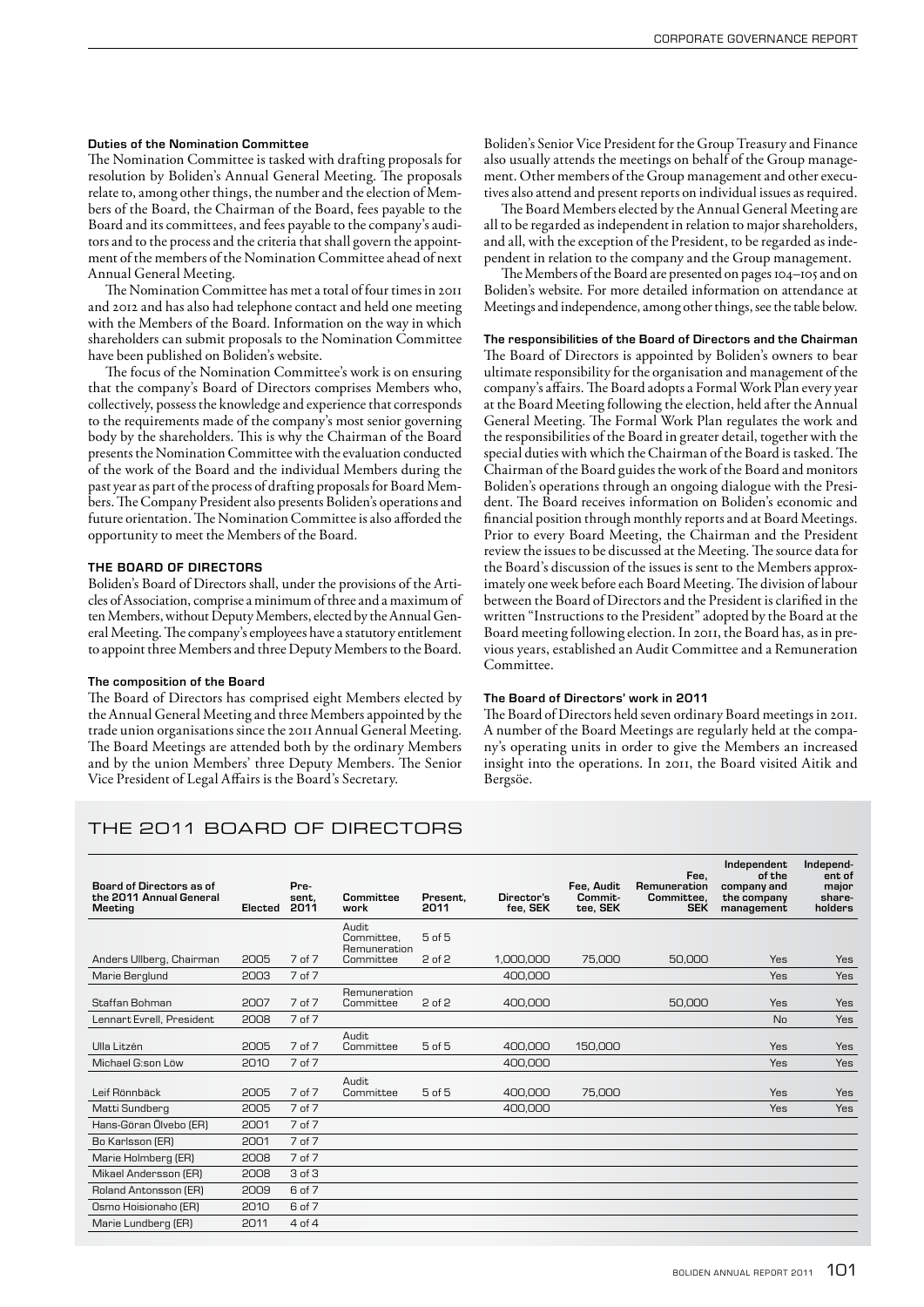At the beginning of every year, the Board sets a number of themes that it particularly wishes to address during the year. Some of the issues during the year, in addition to the operational review conducted at every Board Meeting were:

- January: a SEK 3.9 billion investment in the expansion of the Garpenberg mine from 1.4 to 2.5 Mtonnes of ore per year.
- February: Year-end Report, Audit Report, investment in the Kankberg gold and tellurium mine, other current investment issues, remuneration issues, the Annual Report and matters to be discussed at the Annual General Meeting. Boliden's auditors presented reports detailing their observations from the audit of the company at the Board Meeting. The Board had, at this time, the opportunity to meet the auditors without the presence of the Group management.
- May: Q1 Interim Report, follow-up on the Aitik expansion, emissions rights issues, comparisons with competitors, structural changes in the industry and long-term borrowing.
- July: Q2 Interim Report, Auditors' report, energy issues, global metals market trends, pricing and economic climate analyses.
- October: Q3 Interim Report, exploration, risks and risk management, Corporate Social Responsibility (CSR) and evaluation of the Board.
- December: Strategy, budget and business plan, New Boliden Way follow-up work, management supply pools and managerial development.

#### Evaluation of the Board's work

The Chairman ensures that the Board and its work are evaluated annually and that the results of the evaluation are conveyed to the Nomination Committee. The evaluation is carried out by the Board itself under the guidance of the Chairman or, at regular intervals, with the help of an independent consultant. The 2011 evaluation was a self-evaluation during which the Members answered a number of questions in writing on a range of different subjects and held one-on-one discussions with the Chairman of the Board, followed by a joint discussion, during which the Board discussed the conclusions drawn from the evaluation.

#### Audit Committee

The Audit Committee meets before the publication of every financial report, and as necessary. The Committee prepares a number of issues for consideration by the Board and thereby supports the Board in its endeavours to fulfil its responsibilities within the areas of auditing and internal control and with assuring the quality of Boliden's financial reporting. This requires, among other things, that the company has a satisfactory organisation and appropriate

processes to this end. Boliden has an internal control function whose work involves mapping risk areas and following up on work in identified areas. The Committee also works with the procurement of services from the company's auditors over and above the actual auditing services and, when so tasked by the Nomination Committee, with the procurement of auditing services.

The Audit Committee works on the basis of a set of "Instructions for the Audit Committee" adopted every year by the Board of Directors and reports back to the Board on the results of its work. Special attention was paid in 2011 to industry-related accounting issues and changes to IFRS, and to following up on internal controls. The Audit Committee comprises Ulla Litzén (Chairwoman), Leif Rönnbäck and Anders Ullberg, and met five times in 2011. The Committee members have specialist competence, experience of and interest in financial and accounting issues.

#### Remuneration Committee

The Remuneration Committee submits proposals for resolution by the Board regarding salary and other terms of employment for the President and follows up on and evaluates programmes for variable remuneration for the management. The Committee also approves proposals regarding salaries and other terms of employment for the Group management, as proposed by the President. The Remuneration Committee is, furthermore, tasked with submitting proposals regarding remuneration principles etc. for the President and Group management, which proposals are then submitted by the Board to the Annual General Meeting for resolution. The application of the guidelines and applicable remuneration structures and levels within the company is also followed up by the Committee and the results of this evaluation are published on the company's website.

The Remuneration Committee works on the basis of a set of "Instructions for the Remuneration Committee" adopted every year by the Board of Directors and reports back to the Board on the results of its work. The Committee has held two meetings during the year and had telephone contact on a number of occasions. The Remuneration Committee comprises Anders Ullberg (Chairman), and Staffan Bohman.

See Note 1 on pages 65-66 for an account of the remuneration paid to the Group management.

# BUSINESS MANAGEMENT

Management by the Board goes through a chain of command from the President to the operating units. Boliden works on the basis of the company's organisational and operational philosophy, NBW, which is updated annually. Boliden has an organisation in which

# BOLIDEN'S CORPORATE GOVERNANCE STRUCTURE